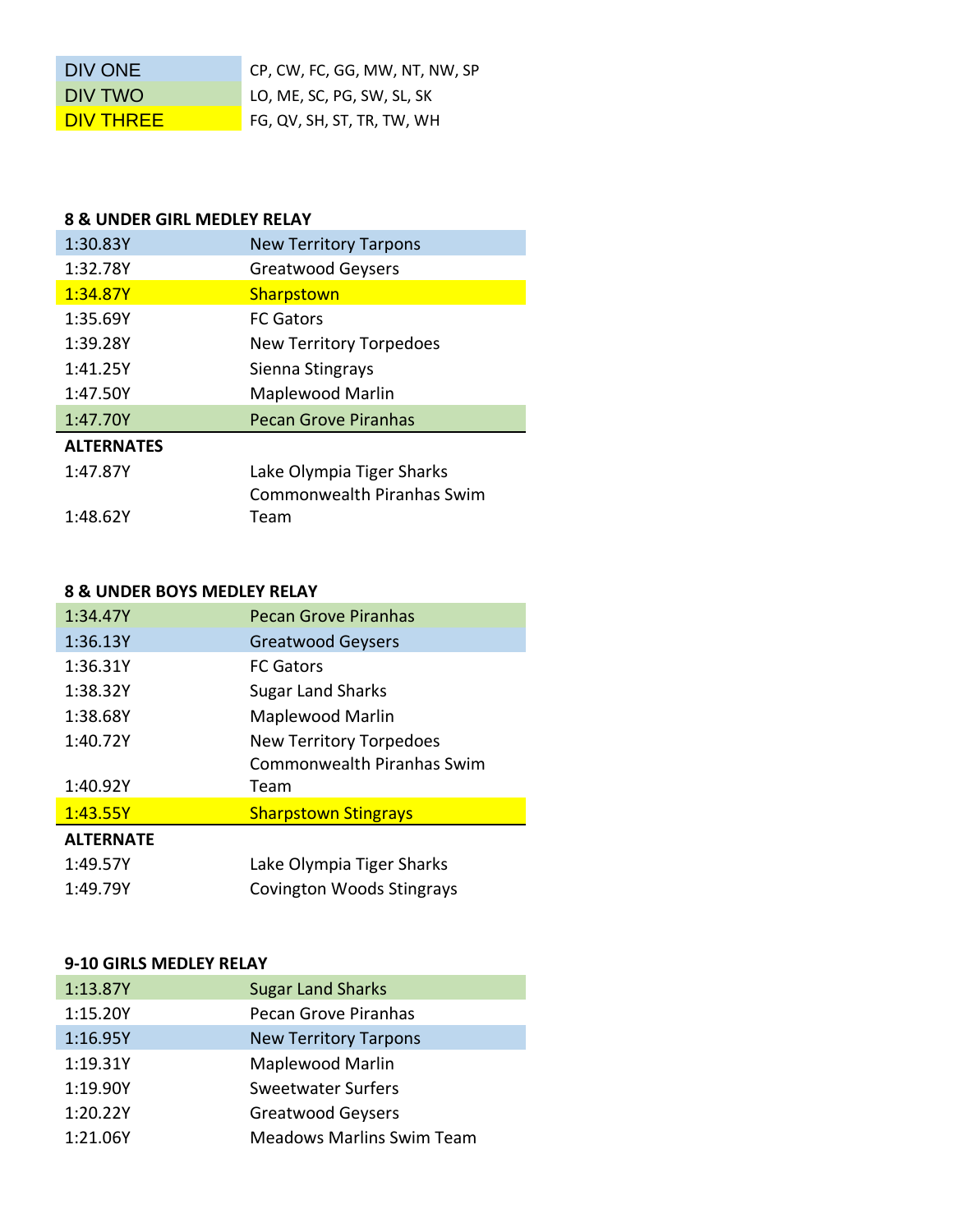| 1:28.25Y          | <b>Sharpstown Stingrays</b> |
|-------------------|-----------------------------|
| <b>ALTERNATES</b> |                             |
|                   | Commonwealth Piranhas Swim  |
| 1:22.00Y          | Team                        |

1:22.72Y Sienna Stingrays

### **9-10 BOYS MEDLEY RELAY**

|                   | <b>Commonwealth Piranhas Swim</b> |
|-------------------|-----------------------------------|
| 1:15.65Y          | Team                              |
| 1:16.89Y          | <b>New Territory Torpedoes</b>    |
| 1:17.19Y          | <b>Pecan Grove Piranhas</b>       |
| 1:17.21Y          | <b>New Territory Tarpons</b>      |
| 1:17.91Y          | <b>Greatwood Geysers</b>          |
| 1:18.68Y          | <b>Sugar Land Sharks</b>          |
| 1:18.95Y          | <b>FC Gators</b>                  |
| 1:28.80Y          | <b>Sharpstown Stingrays</b>       |
| <b>ALTERNATES</b> |                                   |
| 1:19.04Y          | Sienna Stingrays                  |
| 1:22.63Y          | Maplewood Marlin                  |

# **11-12 GIRLS MEDLEY RELAY**

| 1:03.25Y          | <b>Pecan Grove Piranhas</b>    |
|-------------------|--------------------------------|
| 1:05.34Y          | <b>New Territory Tarpons</b>   |
|                   | Commonwealth Piranhas Swim     |
| 1:06.97Y          | Team                           |
| 1:08.22Y          | <b>New Territory Torpedoes</b> |
| 1:08.90Y          | <b>Greatwood Geysers</b>       |
| 1:09.75Y          | Lake Olympia Tiger Sharks      |
| 1:09.90Y          | Sienna Stingrays               |
| 1:13.00Y          | <b>Sharpstown Stingrays</b>    |
| <b>ALTERNATES</b> |                                |
| 1:12.10Y          | Covington Woods Stingrays      |

|          |                                  | --- |
|----------|----------------------------------|-----|
| 1:14.00Y | <b>Meadows Marlins Swim Team</b> |     |

## **11-12 BOYS MEDLEY RELAY**

| 1:04.52Y | Lake Olympia Tiger Sharks |
|----------|---------------------------|
| 1:06.00Y | Pecan Grove Piranhas      |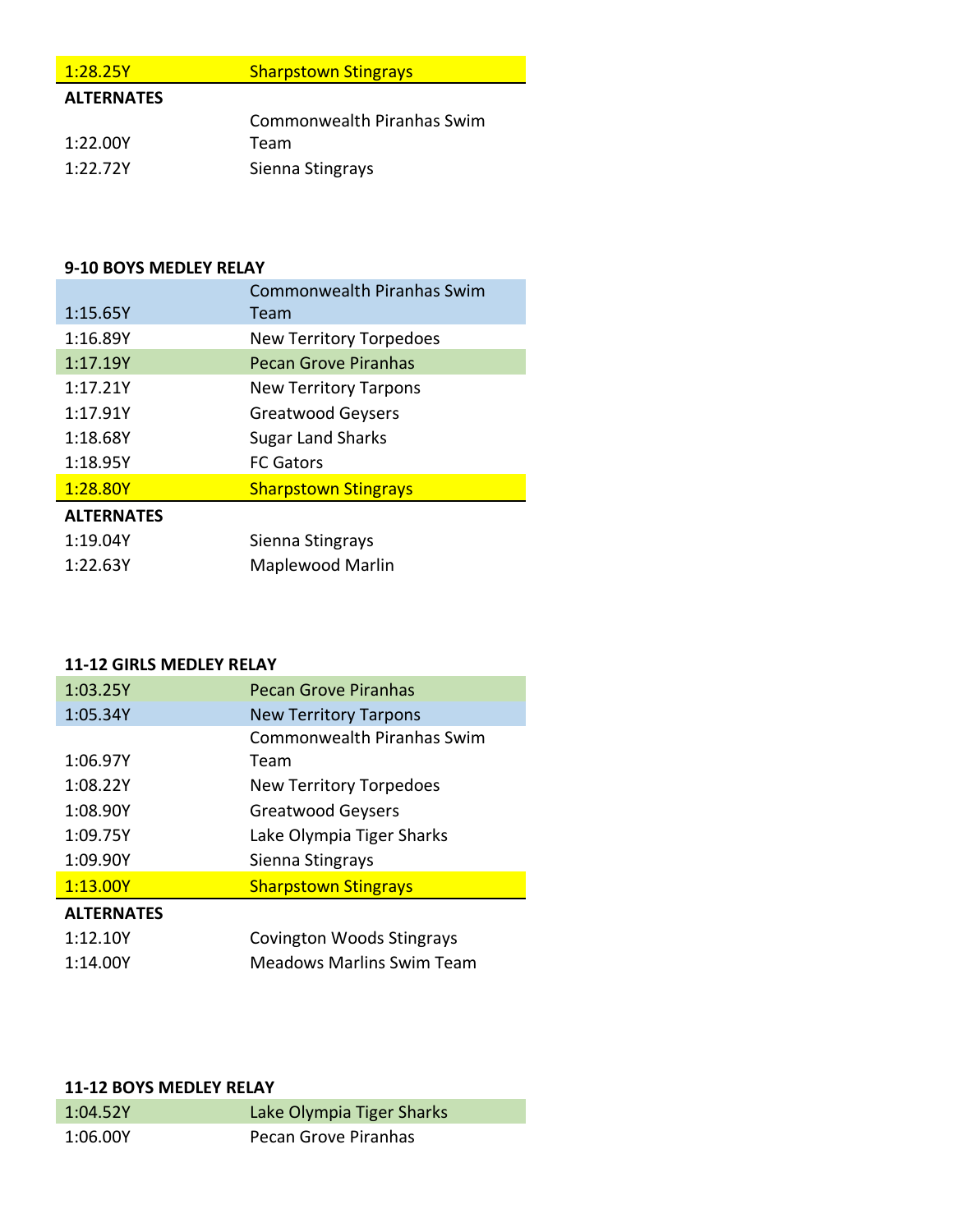| 1:07.35Y          | <b>Commonwealth Piranhas Swim</b><br>Team |
|-------------------|-------------------------------------------|
| 1:07.48Y          | <b>Sugar Land Sharks</b>                  |
| 1:07.50Y          | <b>Meadows Marlins Swim Team</b>          |
| 1:09.45Y          | <b>FC Gators</b>                          |
| 1:09.77Y          | Maplewood Marlin                          |
| 1:14.56Y          | <b>First Colony Gold</b>                  |
| <b>ALTERNATES</b> |                                           |
| 1:12.07Y          | <b>Sugar Creek Gators</b>                 |
| 1:12.39Y          | <b>Covington Woods Stingrays</b>          |

## **13-14 GIRLS MEDLEY RELAY \*UPDATED**

| 1:02.22Y          | <b>Covington Woods Stingrays</b> |
|-------------------|----------------------------------|
| 1:06.24Y          | Sweetwater Surfers               |
| 1:03.28Y          | Sienna Stingrays                 |
| 1:03.29Y          | Pecan Grove Piranhas             |
| 1:03.69Y          | <b>Sharpstown Stingrays</b>      |
| 1:03.82Y          | <b>Greatwood Geysers</b>         |
| 1:04.14Y          | New Territory Torpedoes          |
| 1:05.51Y          | <b>Sugar Land Sharks</b>         |
| <b>ALTERNATES</b> |                                  |
| 1:06.24Y          | Sweetwater Surfers               |
| 1:06.69Y          | <b>FC Gators</b>                 |
|                   |                                  |

#### **13-14 BOYS MEDLEY RELAY**

| 54.19Y            | <b>Covington Woods Stingrays</b> |
|-------------------|----------------------------------|
| 56.41Y            | <b>Sugar Land Sharks</b>         |
| 56.95Y            | <b>New Territory Tarpons</b>     |
| 59.00Y            | Shadow Creek Tsunamis            |
| 59.14Y            | <b>FC Gators</b>                 |
| 59.57Y            | Greatwood Geysers                |
| 1:01.64Y          | Pecan Grove Piranhas             |
| 1:10.43Y          | <b>Quail Valley</b>              |
| <b>ALTERNATES</b> |                                  |
| 1:02.35Y          | Lake Olympia Tiger Sharks        |
| 1:04.94Y          | Sienna Stingrays                 |

### **OPEN GIRLS MEDLEY RELAY**